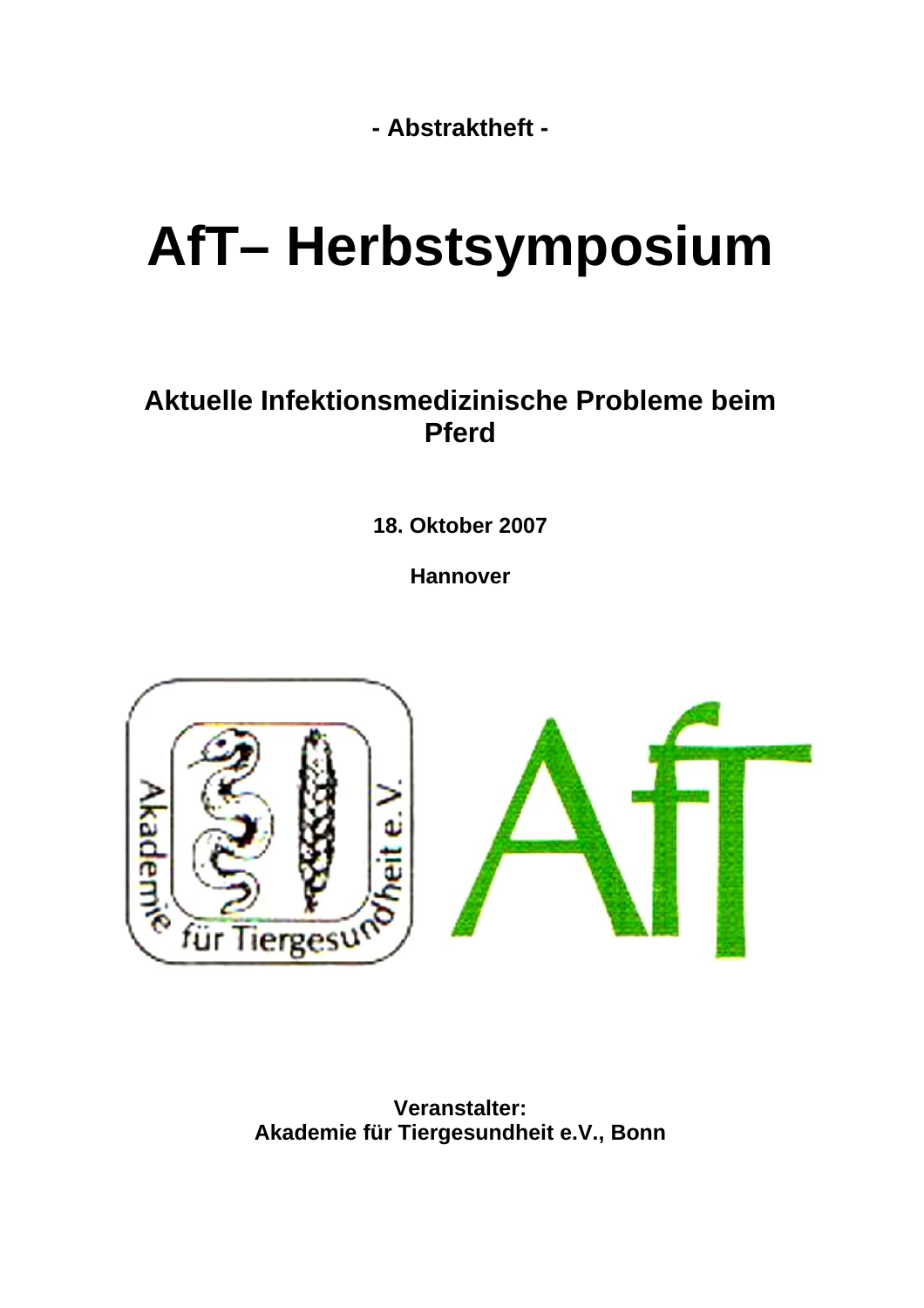# **Begrüßung:**

Bernd Hoffmann, Gießen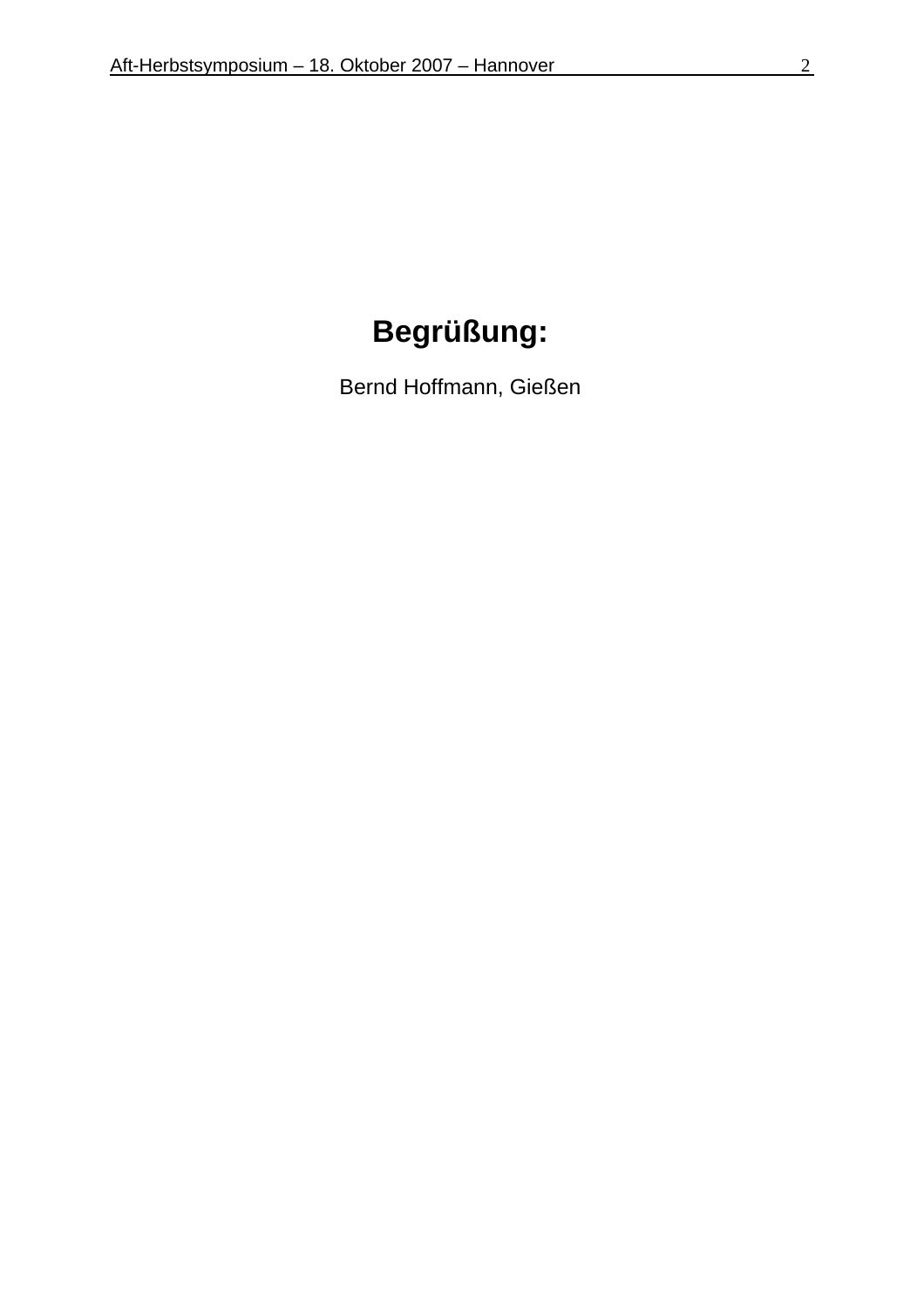### **Teil 1**

Moderation: Karsten Feige, Hannover

Hugh G. G. Townsend, Saskatoon *Control of equine influenza trough strategic vaccination* 

Klaus Osterrieder, Berlin *Neue Untersuchungen zu Pathogenese und Immunprophylaxe von neuropathogenen Equinen Herpesviren* 

Harald Sieme, Hannover *Virusarteritis: Bedeutung für die Reproduktionsmedizin* 

Georg von Samson-Himmelstjerna, Hannover *Anthelminthika-Resistenz beim Pferd: Vorkommen, Ursache und Vermeidungsstrategien* 

Mittagspause 13:00 – 13.45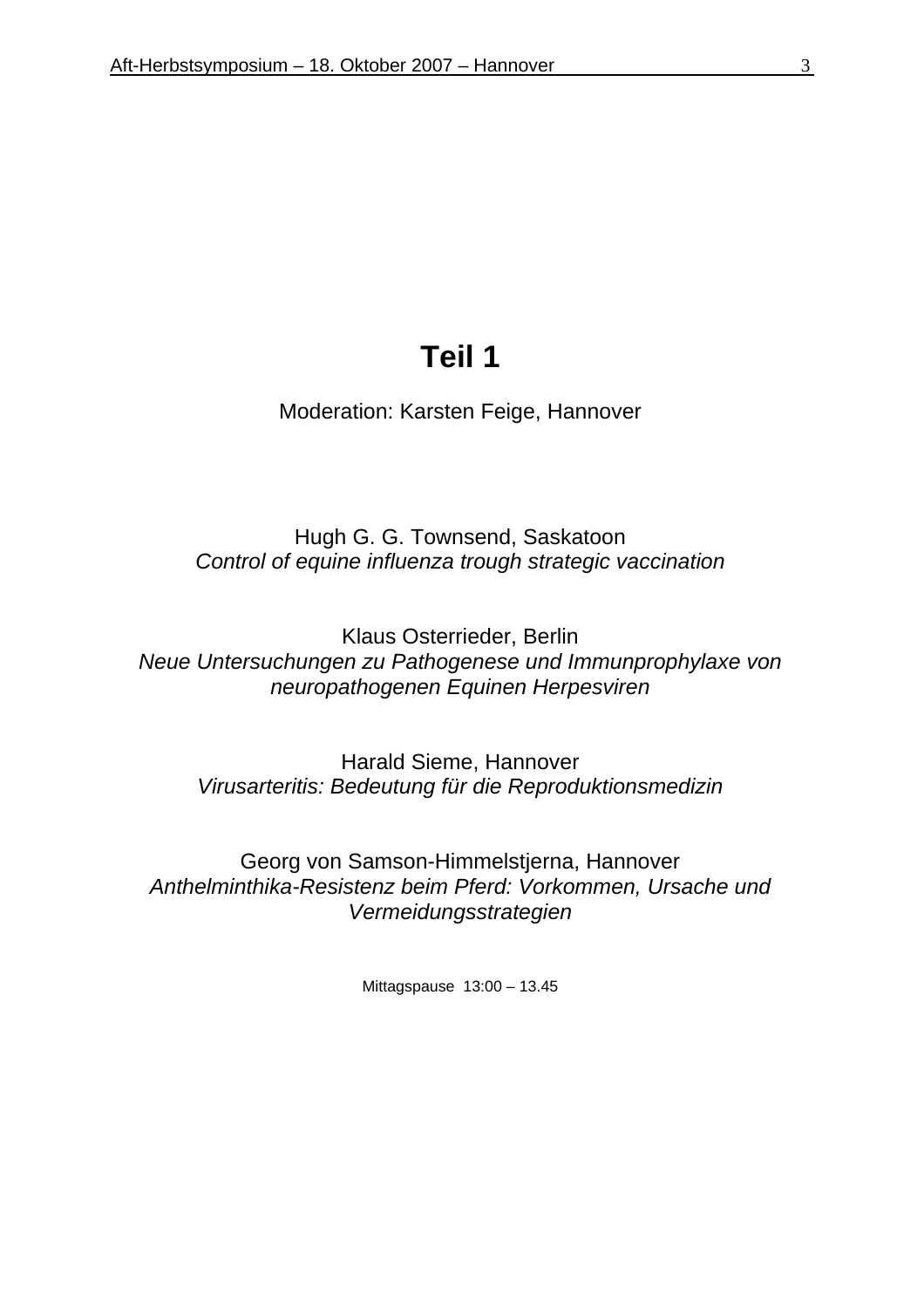### **Control of equine influenza through strategic vaccination**

Hugh G.G. Townsend

Influenza is the most commonly diagnosed infectious disease of horses against which vaccination is currently possible. With the exception of New Zealand and Iceland, outbreaks among large groups of young horses, particularly racehorses, occur regularly and such populations are frequently and predictably at risk.

Experimentally, all ages and breeds of equidae may be infected with the virus. Influenza occurs most commonly in horses two to three years of age, but may occur in any mature animal commingled with animals that are shedding live virus. Interestingly, although natural disease occasionally occurs in foals, significant outbreaks of disease in groups of foals are rare. In addition to commingling of infected and susceptible animals, mechanical transmission of the virus through indirect contact such as feed, water or other fomites are likely to be very important means of spread of the disease.

More is known about the epidemiology, diagnosis, and strategies for prevention of equine influenza than any other disease of the horse. A variety of types and formulations of equine influenza vaccines are marketed in the North America, including whole inactivated vaccines; a cold-adapted, temperature sensitive, modified live, intranasal vaccine; and most recently a recombinant canarypox vaccine. Efficacy data has not been published for all the inactivated vaccines but there is published data to show that when well formulated these vaccines do provide good protection against infection and disease. As well there is strong published evidence to show that both the modified live and recombinant vaccines provide excellent protection in the face of experimental challenge for at least 6 months.

Following experimental infection, susceptible horses may shed infectious virus for up to 9 days. Although a carrier state does not occur, subclinical infections with viral shedding are probably common, particularly following infection of partially immune animals. These animals, along with fomite spread, provide a rational explanation for disease outbreaks among horses that have not been directly exposure to clinically diseased animals.

Prevention of influenza outbreaks is dependent upon appropriate control measures including regular and constant surveillance, use of rapid, point of care or PCR based diagnostic tests, national and international disease surveillance and the institution of effective vaccination programs at the level of the individual and the group.

The initial vaccination series when using inactivated vaccines in naïve animals should include 3 doses. This approach is recommended even when data sheets only recommend two initial doses. The timing of these initial vaccinations is important. An interval of 3-4 weeks between the first and second dose is recommended, but a longer interval of 3-4 months between the second and third dose is indicated. This regime results in the third dose being administered when the antibody response to the second vaccine dose has waned and this results in a greater antibody response to the third vaccination with longer and better protection. Normally, horses are revaccinated at 12 month intervals although booster vaccinations at 6 month intervals are recommended in high risk populations. The modified live cold-adapted vaccine is distinguished from other vaccines by only requiring a single initial dose. This vaccine can protect naïve horses within 7 days of administration to naïve horses.

With respect to foals, it is generally recommended not to vaccinate in the face of maternal immunity and that vaccination be delayed until 6 months and preferably 9 months of age. Vaccination of mares with inactivated vaccines can be used to generate high antibody responses 2 to 6 weeks prior to parturition that may provide protection of foals through passive transfer of immunity. However there is no published data to support this assumption nor has the utility of this practice been demonstrated.

The principle reason for occurrence of regular outbreaks of influenza in North America and elsewhere is almost certainly due to failure to apply existing knowledge of this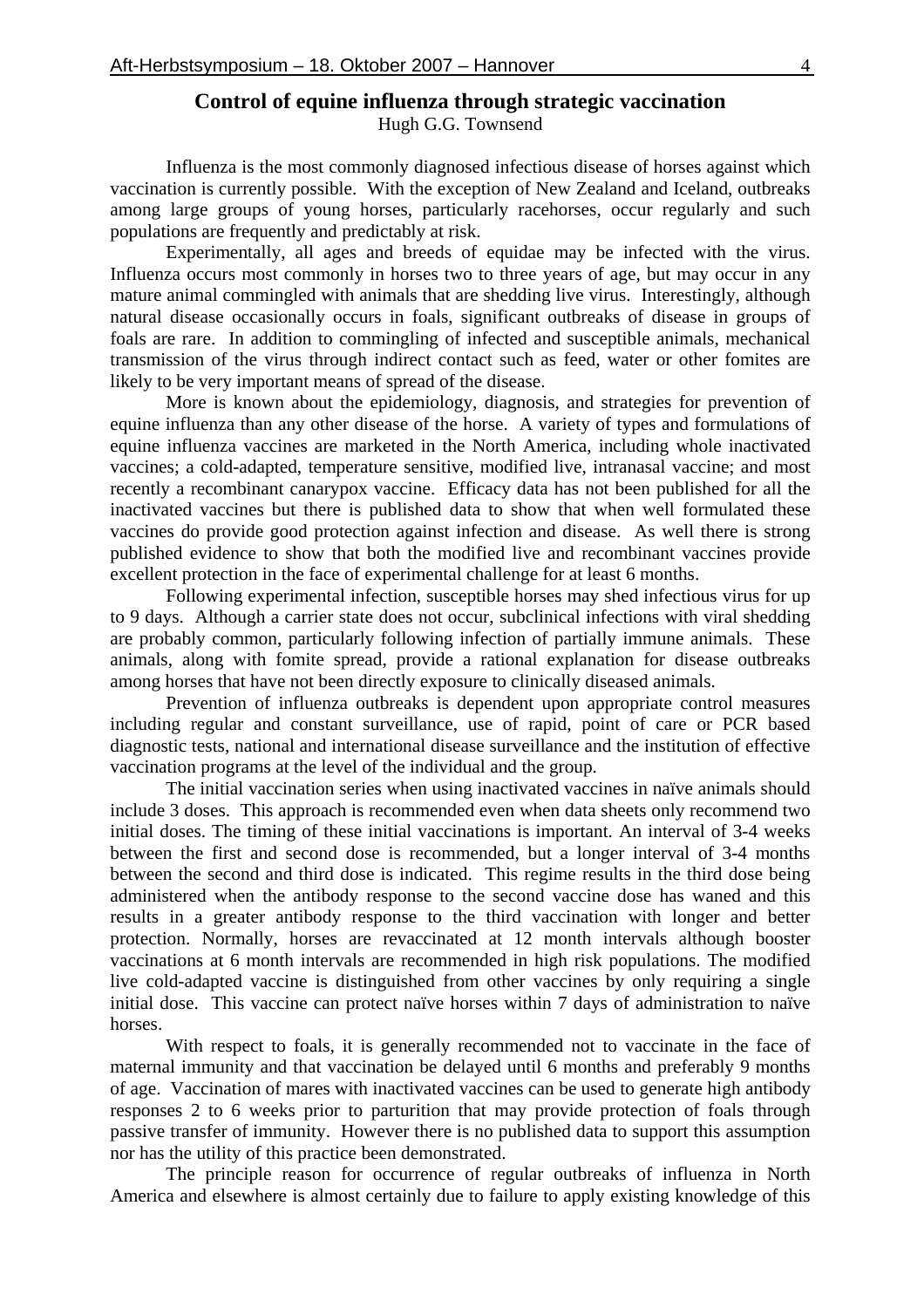No different from other vaccines, those against equine influenza do not provide perfect protection to all vaccinated individuals. Response to vaccination and the duration of immunity varies unpredictably among individual animals with even the most effective vaccines. For this reason, vaccination must be combined with other strategies, including regular surveillance of the population, rapid diagnosis of disease, quarantine or removal of affected animals from the group and revaccination of the group at the first sign of an outbreak. Finally, any outbreaks that do occur should be properly documented. A plan should be in place for collection of the appropriated data needed to determine the cause, chart the course of any significant outbreak of disease and obtain isolates of the virus for characterization and potential use in updated vaccines.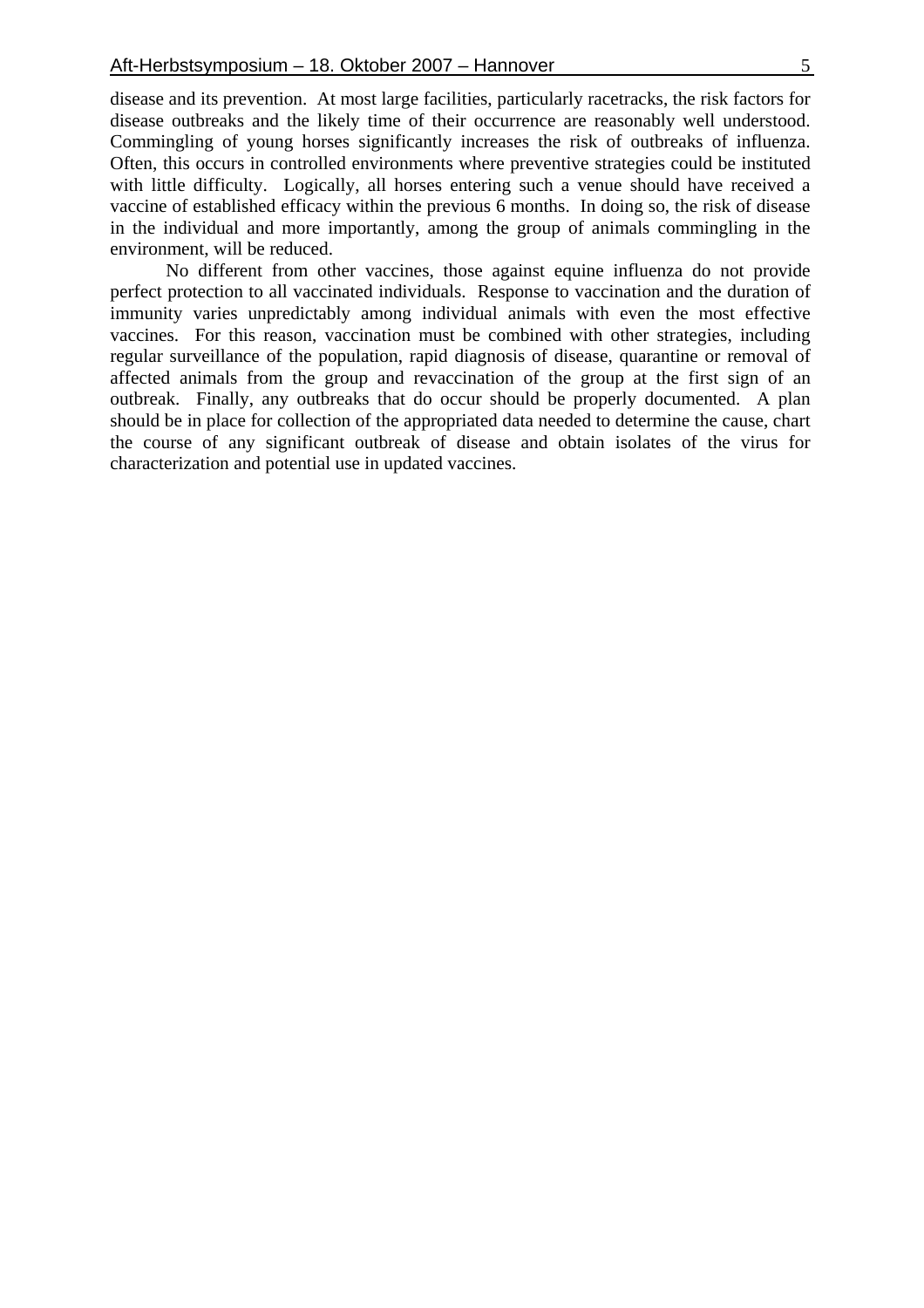#### **Neue Untersuchungen zu Pathogenese und Immunprophylaxe von neuropathogenen Equinen Herpesviren**

#### Klaus Osterrieder

Als Folge von Infektionen mit dem Equinen Herpesvirus vom Typ 1 (EHV-1) sind regelmäßig milde, respiratorische Erkrankungen und Spätaborte bei trächtigen Stuten zu beobachten. Eine Affektion des Zentralnervensystems war eine eher seltene Begleiterscheinung und betraf zumeist ältere Tiere im Zusammenhang mit massivem Abortgeschehen. In den letzten Jahren jedoch war weltweit eine ungewöhnliche Häufung der ZNS-Form der Erkrankung zu verzeichnen, die außerdem vor allem junge Renn- aber auch Freizeitpferde betraf. Im Zuge dieser sich offenbar verändernden epidemiologischen Gegebenheiten wurde spekuliert, dass bestimmte Virusvarianten für die ZNS-Ausprägung der EHV-1-Infektion verantwortlich sind. Trotz der bemerkenswerten genetischen Homogenität des EHV-1 wurde in der Tat eine Punktmutation im Genom identifiziert, die statistisch signifikant häufiger bei Viren aus Ausbrüchen mit neurologischen Verlaufsformen identifiziert wurde. Dieser Polymorphismus betraf eine Aminosäure an Position 752 der viralen Polymerase, wobei ein Asparaginsäurerest (D752) anstelle eines Asparaginrestes (N752) für die neurologische Form der Erkrankung zu prädestinieren schien. Um diese "Schuld durch Assoziation" experimentell zu bestätigen wurde ein Virusstamm, Ab4, der auch unter experimentellen Bedingungen neurologische Symptome in Pferden induziert, in seiner Gesamtheit als sogenannter infektiöser DNA-Klon etabliert. Daraufhin wurde der ursprüngliche D752- in einen N752-Genotyp durch Punktmutagenese überführt. Von dieser N752- Mutante wurde wiederum der Ausgangsgenotyp (D752-Revertante) repariert. Die N752-Mutante und die D-752-Revertante wurden daraufhin in zwei unabhängigen Versuchen in Ponies und Pferden getestet. In der Tat wurden neurologische Symptome nur in den D752-Gruppen, nicht aber in den N752-Tieren beobachtet. Die Ausprägung der neurologischen Verlaufsform war von einer signifikant höheren Viruslast in Blut-Lymphozyten gekennzeichnet. Darüber hinaus war auch ein veränderter Tropismus für Blutzellen zu beobachten. Interessanterweise aber wurden beide Virustypen mit der gleichen Kinetik und Menge über die Nase ausgeschieden. Aus den Untersuchungen liess sich schlussfolgern, dass der D752 Polymerase-Genotyp die Ausprägung neurologischer Symptome deutliche begünstigt und dies offenbar durch höhere und länger dauernde Virämiephasen mit verändertem Zelltropismus bewerkstelligt. Allerdings hat der N752-Genotyp keinen Nachteil in der Ausbreitung innerhalb der Population. In bezug auf die Immunprophylaxe der EHV-1-Infektion scheint der Genotyp vernachlässigbar, es wurde unter experimentellen Bedingungen aber eine deutlich bessere Schutzwirkung einer Lebend- gegenüber einer Inaktivatvakzine festgestellt. Die Auswirkungen dieser unserer Befunde auf die Epidemiologie und Prophylaxe von Infektionen mit EHV-1 und/oder EHV-4 werden diskutiert.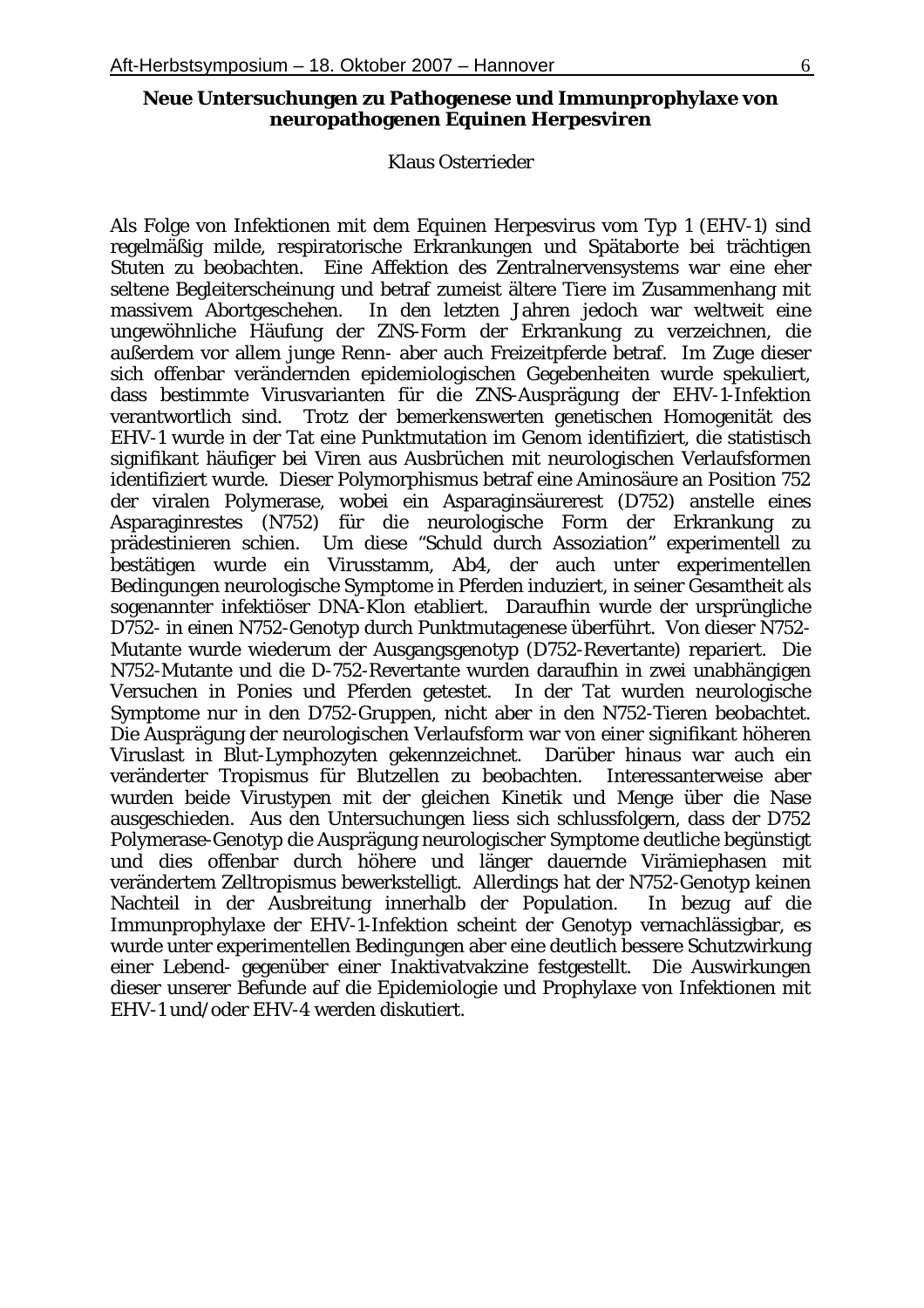#### **Equine Virale Arteritis EVA: Bedeutung für die Reproduktionsmedizin**

#### **Harald Sieme**

Die Equine Virale Arteritis (EVA) der Equiden (Pferde, Esel, Zebras) ist eine für die Zucht bedeutsame, mit dem Sperma übertragbare, kontagiöse, zyklisch verlaufende, fieberhafte Virusallgemeinerkrankung. Der Erreger ist ein RNA-Virus zugehörig zur Familie der Arteriviridae. Kennzeichnend für die Infektion ist die Schädigung des Gefäßendothels vor allem der Tunica interna, vorwiegend an den kleinen muskulären Arterien und Arteriolen, die zum Krankheitsbild der Arteritis führt. Durch die damit verbundenen, vielfältigen Symptome werden folgende synonyme Bezeichnungen für die Krankheit verwendet: Arteritis equorum, Pferdestaupe, Rotlaufseuche des Pferdes, Epizootic cellulitis, Pinkeye- Syndrome und Pferdearteritis. Die Pferdearteritis ist weltweit verbreitet und nimmt häufig einen subklinischen Verlauf. Das Virus konnte erstmals im Jahr 1953 während eines seuchenhaften Ausbruchs auf einem Pferdezuchtbetrieb in der Nähe von Bucyrus, Ohio USA isoliert werden. Infizierte Deckhengste, die das Virus tragen und mit dem Sperma persistent ausscheiden, gelten als Erregerreservoir.

EAV-bedingte ökonomische Verluste sind für die Pferdezucht erheblich und werden in Form von direkten Verlusten (Abort, neonatale Pneumonien, fieberhafte Allgemeinerkrankungen bei adulten Pferden) deutlich. Indirekte Verluste treten dadurch ein, dass nationale und internationale Reglementierungen zu Handelsbeschränkungen für seropositive Pferde und Sperma von Ausscheiderhengsten führen.

Wesentliche Instrumente zur Verhinderung der Ausbreitung in der Pferdepopulation bestehen in Form serologischen und virologischen Screenings im Verbund mit sanitären Maßnahmen der Quarantäne und strategischer Impfungen. Aufgrund der besonderen Bedeutung der seminalen Verbreitung des Erregers ist dem Management und der Remontierung von Zuchthengsten die höchste Aufmerksamkeit zu widmen.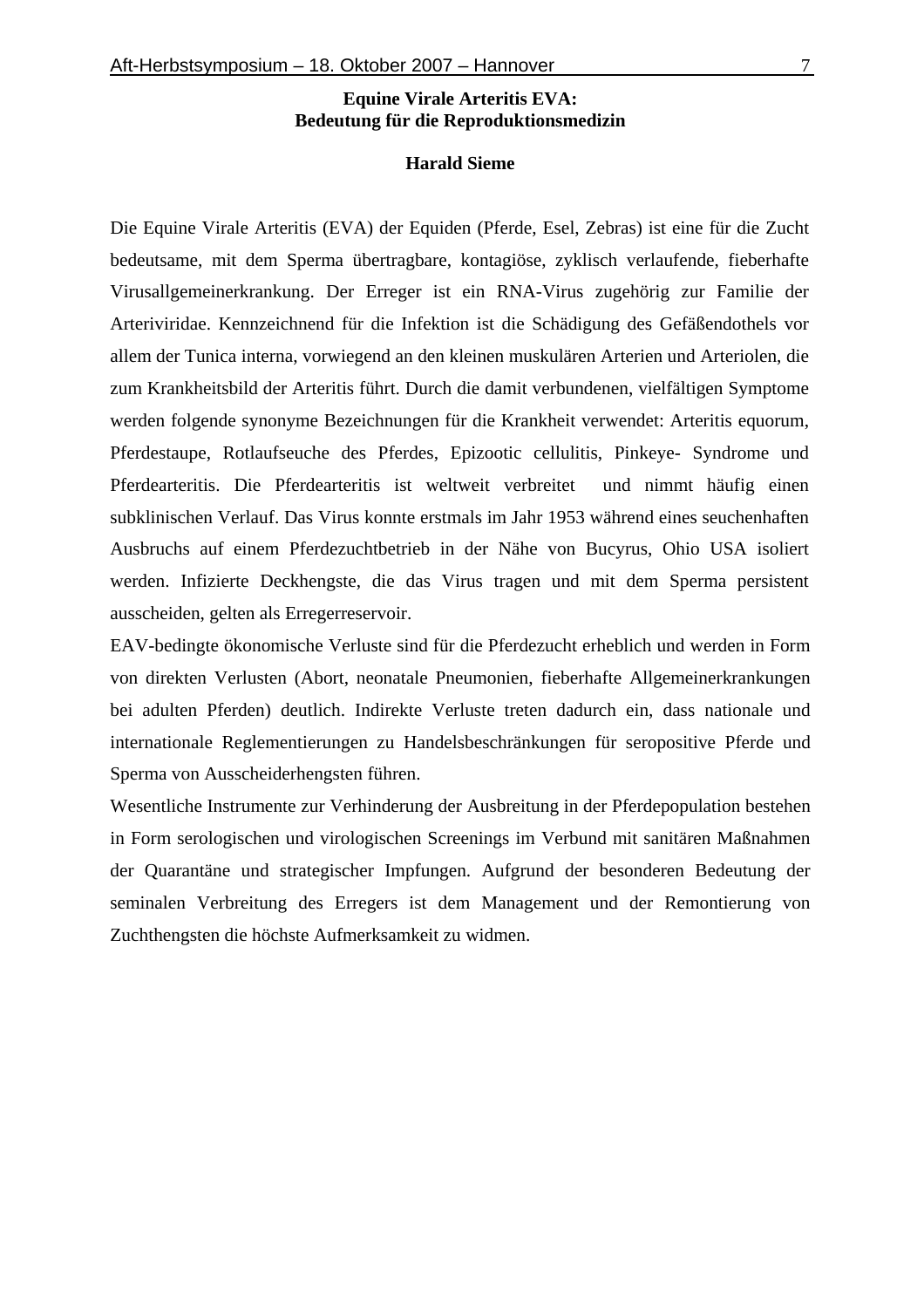#### **Anthelminthika-Resistenz beim Pferd: Vorkommen, Ursachen und Vermeidungsstrategien**

#### Georg von Samson-Himmelstjerna

Infektionen mit parasitären Krankheitserregern treten grundsätzlich bei allen Pferden mit Weidegang auf. Im Vordergrund stehen dabei die gastro-intestinalen Nematoden, zu den die großen und kleinen Strongyliden, der Pferdespulwurm *Parascaris equorum* sowie verschiedene Bandwurmarten. Zur Therapie und Kontrolle dieser Parasitosen werden seit mehreren Jahrzehnten vor allem Wirkstoffe aus der Gruppe der Benzimidazole (z.B. Fenbendazol), der Tetrahydropyrimidine (z.B. Pyrantel), der makrozyklischen Laktone (z.B. Ivermectin) und das Isochinolinderivat Praziquantel eingesetzt. Im Laufe der Zeit haben einige der o.a. Parasiten Resistenzen gegen bestimmte Wirkstoffgruppen ausgebildet. Bereits vor 20 Jahren wurden in Nord-Rheinwestfalen bei knapp 40% von 534 untersuchten Pferdebeständen Hinweise auf Benzimidazol-Resistenz bei kleinen Strongyliden (Cyathostominae) festgestellt. Bei jüngeren Untersuchungen in Niedersachsen war dies auf jedem der 20 untersuchten Betriebe der Fall. Im Gegensatz dazu wurde auf keinem von 10 niedersächsischen oder 37 nord-rheinwestfälischen Betrieben Ivermectin-Resistenz bei kleinen Strongyliden beobachtet. Auf letzteren Betrieben waren diese Würmer auch unvermindert empfindlich gegenüber Pyrantel. Allerdings wurde bei zwei Beständen, auf denen zuvor eine nicht vollständige Unterdrückung der Eiausscheidung kleiner Strongyliden festgestellt worden war, eine verkürzte Zeitdauer bis zum Wiederauftreten von Eiern im Kot der mit Ivermectin behandelten Tiere beobachtet. Dieses Phänomen wird allgemein als Frühindikator für eine reduzierte Wirksamkeit betrachtet. Insofern gilt es, die Effektivität der makrozyklischen Laktone bei kleinen Strongyliden regelmäßig zu überprüfen.

Wie bereits zuvor in England und den Niederlanden wurde kürzlich auch in einem nordrheinwestfälischen Bestand eine deutlich verminderte Wirkung von Ivermectin gegen *P. equorum* dokumentiert. Da es sich hierbei um einen vor allem für Fohlen und Jungtiere hoch pathogenen Parasit handelt, sollte bei Verwendung von makrozyklischen Laktonen grundsätzlich eine Überprüfung der Wirkung mittels Kotprobenuntersuchung ca. 14 Tage nach der Behandlung erfolgen. Es wird grundsätzlich angenommen, dass eine hohe Behandlungsfrequenz und –intensität, Unterdosierungen und die Verwendung ausschließlich einer Wirkstoffgruppe im Zusammenhang mit der Entwicklung von Anthelminthikaresistenz stehen. Diese Aspekte stehen daher bei der Konzeption von Vermeidungsstrategien im Vordergrund.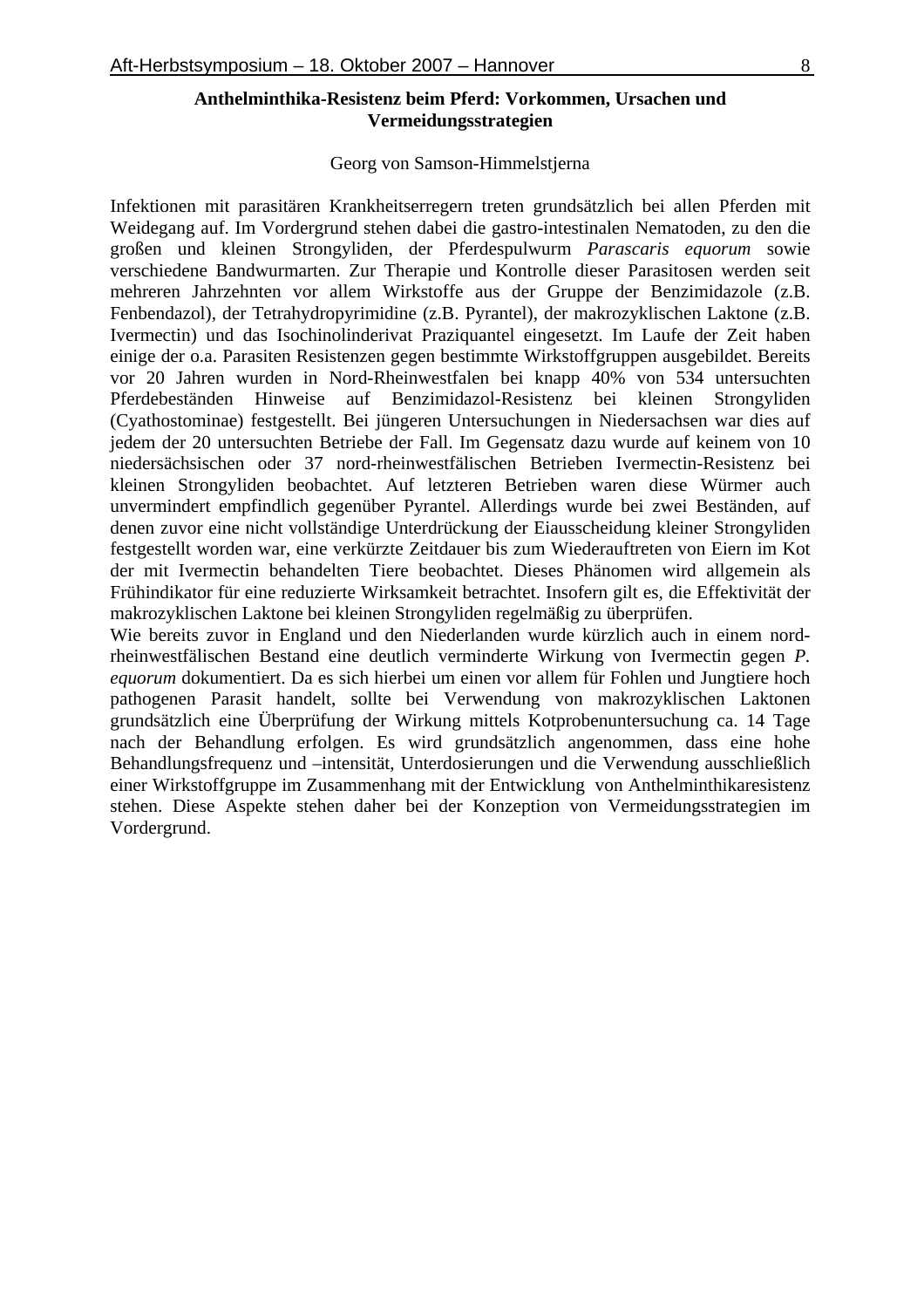### **Teil 2**

Moderation: Lothar Wieler, Berlin

Arthur Grabner, Berlin *Aktueller Wissensstand zur Borreliosediagnostik beim Pferd* 

Peter Valentin-Weigand, Hannover *Epidemiologie, Pathogenese und Diagnose von Streptococcus equi-Infektionen des Pferdes* 

> Engeline van Duijkeren, Utrecht *Salmonellose: Diagnose und Therapie*

> > Kaffepause

Hugh G. G. Townsend, Saskatoon *Comparative efficacy of the current West Nile Virus vaccines* 

Felix Ehrensperger, Zürich *Aktueller Wissensstand zur Bornaschen Krankheit* 

Ludwig Haas, Hannover *Immer mal wieder: Infektiöse Anämie der Einhufer*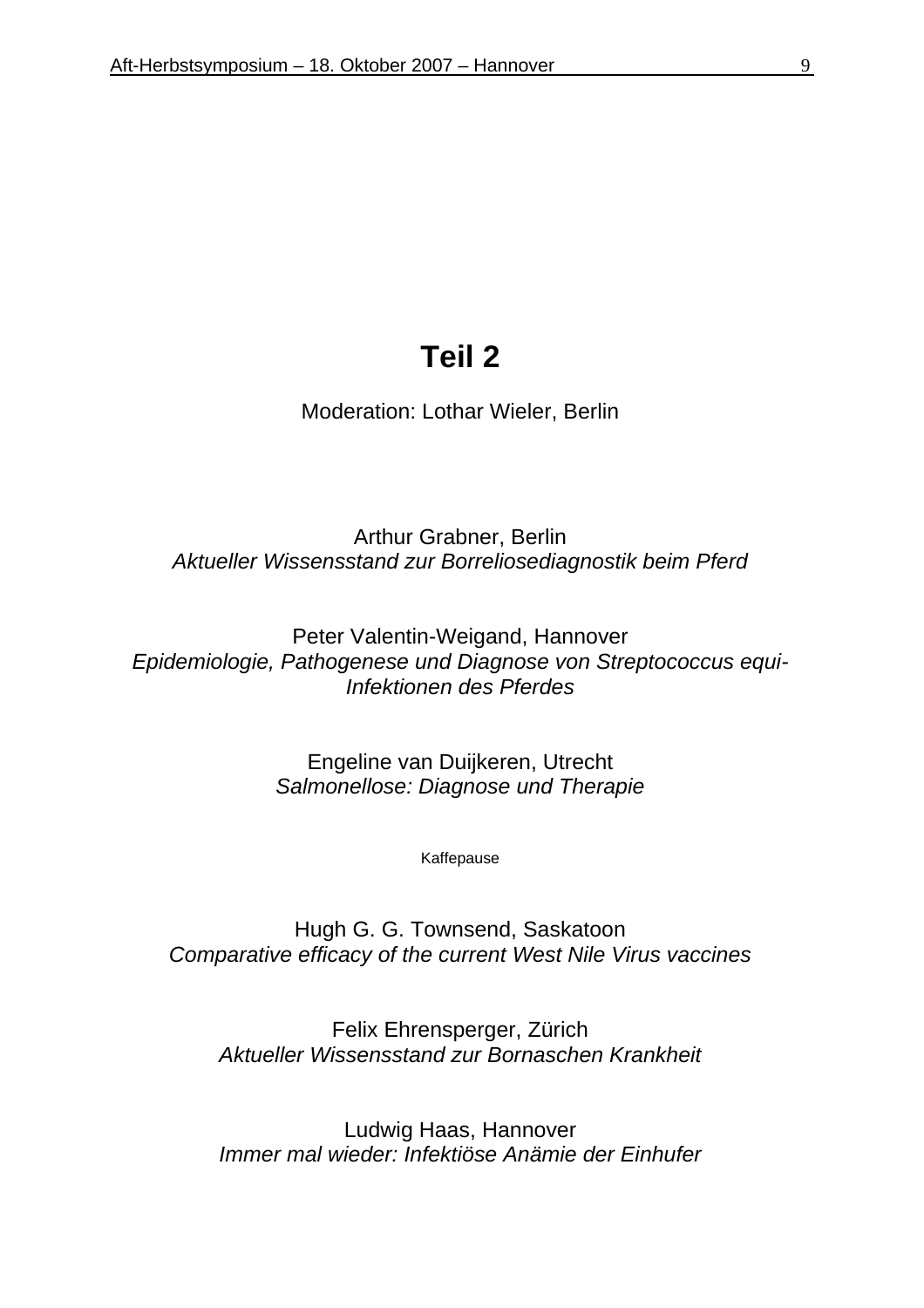#### **Aktueller Wissensstand zur Borreliosediagnostik beim Pferd**

**A. Grabner1, Yvonne Gall2, Susanne Schönert3** 

Verursacher der Lyme-Borreliose (LB) sind Spirochäten der Gattung Borrelia, deren Überträger Zecken der Gattung Ixodes sind. Im Gegensatz zu Nordamerika, wo Borrelia burgdorferi sensu stricto den alleinigen Krankheitserreger darstellt, sind die Verhältnisse in Europa durch das Auftreten von mindestens drei pathogenen Borrelienspezies aus der Gruppe Borrelia burgdorferi sensu lato (B. burgdorferi sensu stricto, B. afzelii, B. garinii) kompliziert.

Die bisherigen Beschreibungen von an LB erkrankten Pferden gehen auf wenige mehrfach publizierte Fallbeispiele zurück. Auch in zahlreichen seroepidemiologischen Studien wurden unterschiedlichste Symptome mit erhöhtem Antikörper-Titer (AK) in Verbindung gebracht. In Endemiegebieten ist die Seroprävalenz innerhalb der Pferdepopulation sehr hoch. Während einige Untersucher beim Pferd einen klaren Zusammenhang zwischen Seropositivität und klinischen Erscheinungen herstellten, fanden andere keinerlei Hinweise auf eine Assoziation zwischen Symptomatik und Vorhandensein erhöhter AK-Titer gegen B. burgdorferi s.l.

Schönert et al. (2004) konnten anhand eines Vergleiches mehrerer serologischer Testverfahren nachweisen, dass eine hohe Diskrepanz zwischen den Ergebnissen der einzelnen Tests erkennbar ist. Dieser Sachverhalt impliziert, dass durch die fehlende Standardisierung serologischer Testverfahren sowie direkter Nachweismethoden die Ergebnisse abhängig von Test und Labor sehr stark variieren können. Demzufolge ist die Aussagekraft erhöhter Serumtiter sehr beschränkt. Für eine adäquate Diagnostik ist die Interpretation der Symptome im Zusammenhang mit Titerverlaufskontrollen und weiterführenden direkten Nachweisverfahren dringend erforderlich.

Die Ergebnisse von Antikörperbestimmungen bei Pferden unterschiedlicher Altersgruppen während zwei Jahren bestätigen, dass in Abhängigkeit vom angewandten Testsystem ein relativ großer Teil der Pferde im Laufe ihres Lebens Antikörper gegen B. burgdorferi s.l. bildet. Demzufolge kann bei Jungpferden auch ohne das Vorliegen klinischer Anzeichen häufig eine Zunahme der Antikörperkonzentration festgestellt werden. Das Fehlen eines einheitlichen Krankheitsbildes und die Unkenntnis über den Infektionsverlauf führt in Kombination mit der diagnostischen Unsicherheit vermutlich oft zur irrtümlichen Verdachtsdiagnose LB beim Pferd, was eine Befragung praktizierender Pferdetierärzte bestätigt.

#### **Fallbeispiel**

Bei einem 5-jährigen Shetlandponywallach mit starkem Zeckenbefall wurde als Ursache einer ausgeprägten zentralnervösen Symptomatik nach Liquoruntersuchung eine Streptokokkenmeningitis diagnostiziert. Bei der Sektion und histologischen Untersuchung wurde als Nebenbefund eine Glomerulonephritis festgestellt. Da im vorliegenden Fall eine LB nicht ausgeschlossen werden konnte, erfolgten direkte und indirekte Verfahren zum Erregernachweis. Die serologischen Untersuchungen auf AK gegen B. burgdorferi s.l. im Serum verliefen negativ. Der AK-Nachweis in der Liquorprobe verlief in einem selbst hergestellten IgG-ELISA positiv. Für den direkten Erregernachweis wurden Haut-, Liquor-, Synovia- und Vollblutproben gewonnen. Als Nachweisverfahren kamen die kulturelle Anzüchtung sowie die Polymerasekettenreaktion (PCR) zum Einsatz. Die kulturelle Anzüchtung von B. burgdorferi s.l. sowie der Nachweis spezifischer Borrelien-DNA mit Hilfe der nested-PCR (Zielgen ospA) und der Real-Time PCR aus diesen Proben verlief negativ. Bei der retrospektiven Untersuchung der oben genannten Proben mittels Real-Time PCR, konventioneller PCR und semi-nested PCR unter Anwendung verschiedener Primerpaare bzw. Targetsequenzen (Flagellin, recA, ospA) war die Liquorprobe wiederholt positiv. Die Amplifikate wurden zur Bestätigung sequenziert. Mit Hilfe der RFLP-Analyse des ospA-Amplifikats aus der semi-nested PCR wurde B. afzelii bzw. ospA-Typ 2 identifiziert.

#### **Diskussion**

Aufgrund der vorliegenden Ergebnisse ist die Aussage berechtigt, dass bei dem Shetlandpony eine Infektion des ZNS mit B. afzelii vorlag. Die Resultate der Serologie widersprechen dieser Annahme auf den ersten Blick, jedoch sind aus der Humanmedizin auch Krankheitsfälle seronegativer Patienten bekannt. Die widersprüchlichen Resultate in diesem Fall implizieren die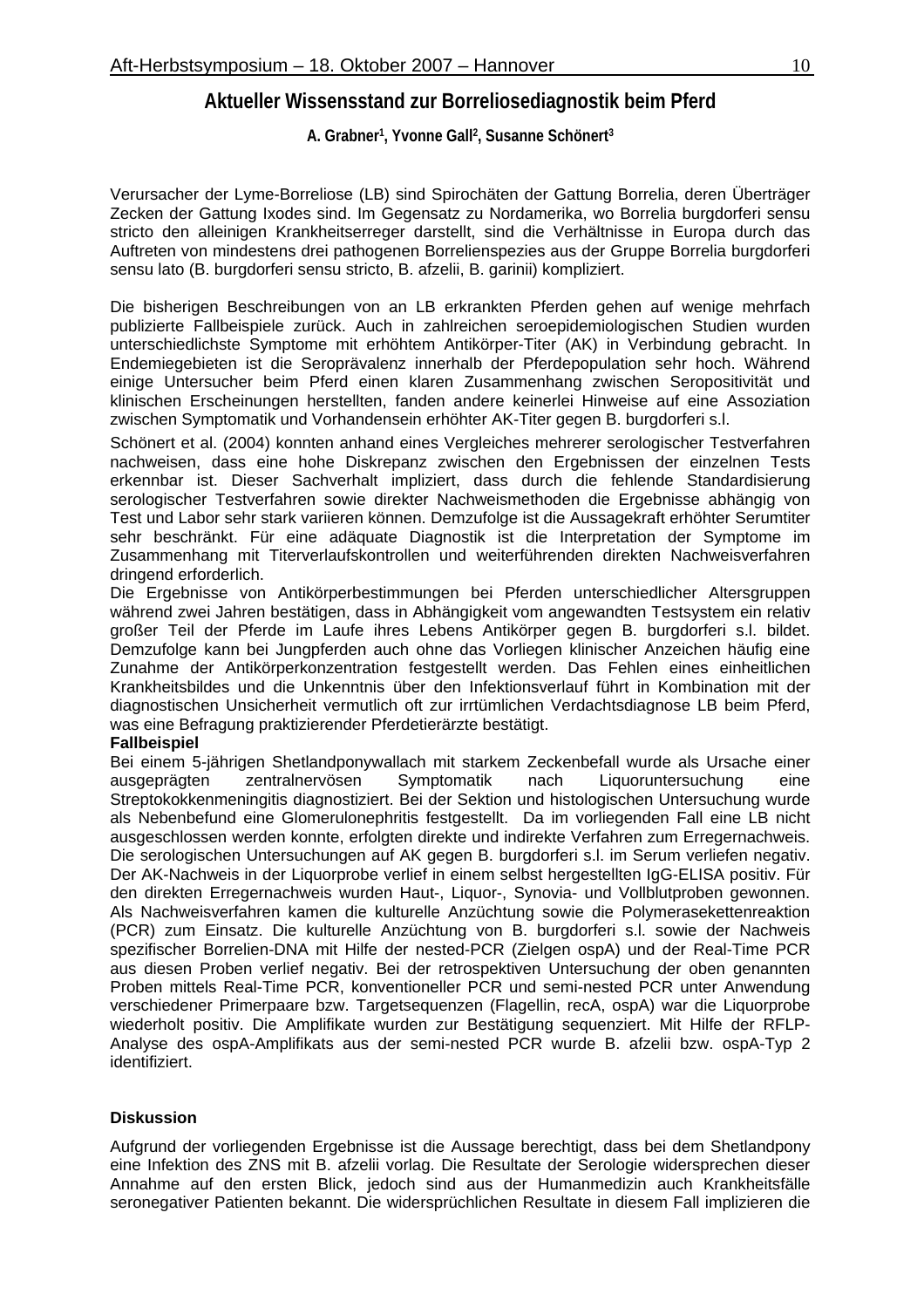Dringlichkeit der Evaluierung direkter und indirekter Nachweisverfahren von B. burgdorferi s.l. in der Labordiagnostik. Nur unter der Voraussetzung einer zuverlässigen Methode sind serologische Verlaufsuntersuchungen sinnvoll, die bei charakteristischer Veränderung der Antikörperkonzentration und Vorliegen klinischer Zeichen auf die Verdachtsdiagnose LB hinweisen.

Zusammenfassend betrachtet ist eine eindeutige Diagnose der LB beim Pferd aufgrund klinischer Varianz sowie labordiagnostischer Unsicherheit derzeit nicht möglich.

**Literatur beim Verfasser:** grabner.arthur@vetmed.fu-berlin.de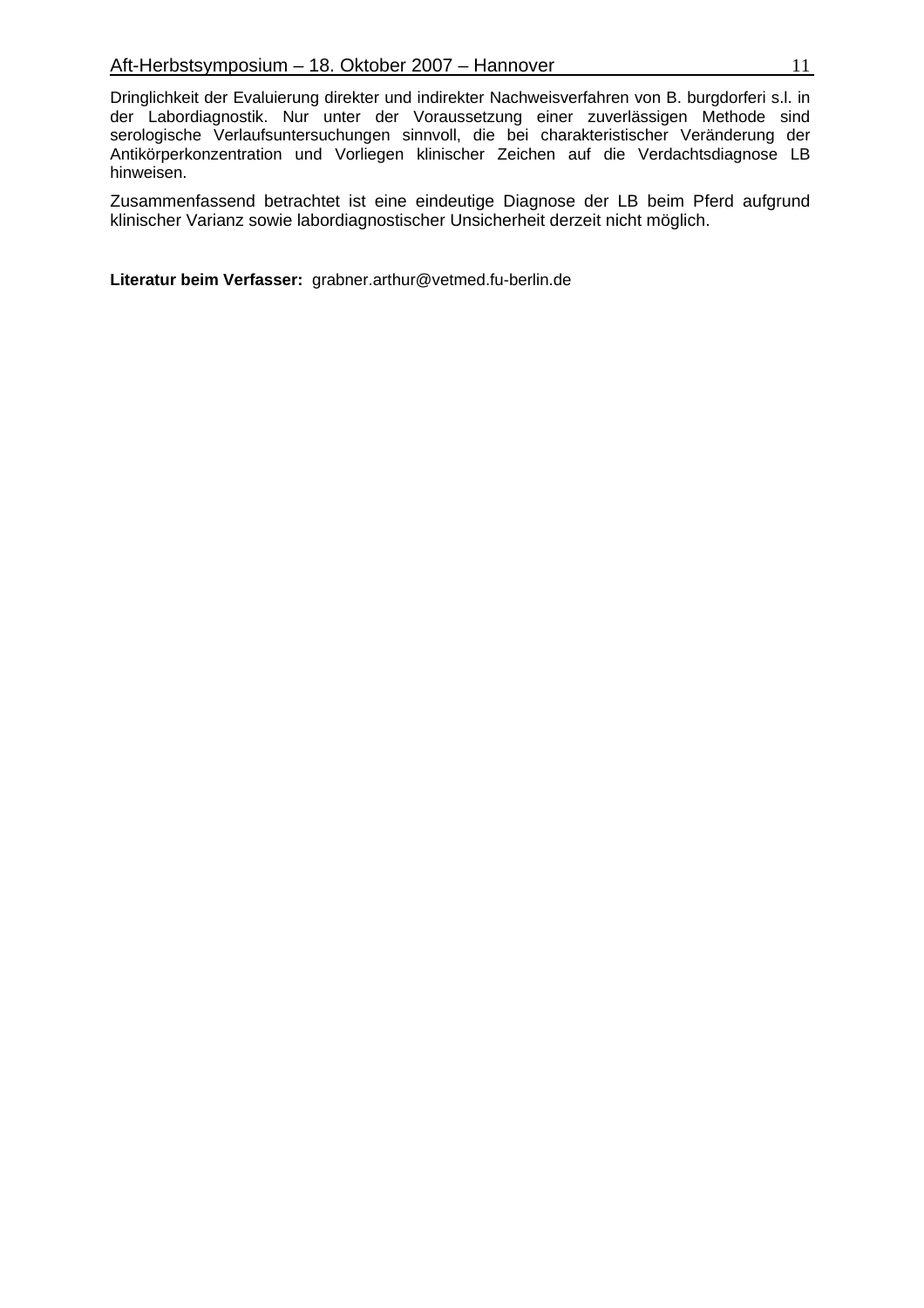### **Epidemiologie, Pathogenese und Diagnose von**  *Streptococcus equi* **Infektionen des Pferdes**  Peter Valentin-Weigand

*Streptococcus equi* subsp. *equi* (*S. equi*) ist der Erreger der Druse des Pferdes, einer weltweit bedeutenden, hoch ansteckenden Infektion des oberen Atemtrakts. Im Gegensatz zur Subspezies *zooepidemicus* (*S. zooepidemicus*) kommt *S. equi* fast ausschließlich bei Equiden vor und zeigt eine relativ geringe genetische und antigene Variabilität. Vermutlich hat sich *S. equi* im Verlauf der evolutionären Anpassung an das Pferd als Klon oder Biovar von *S. zooepidemicus* entwickelt.

Die Infektion erfolgt vorwiegend durch Eintritt des Erregers über den oberen Atemtrakt. Nach seiner Anheftung an Epithelzellen folgt innerhalb weniger Stunden die Translokation in regionäre Lymphknoten. Durch die Aktivierung des Komplementsystems kommt es dann zur chemotaktischen Rekrutierung neutrophiler Granulozyten (PMN). Virulente Stämme von *S. equi* sind durch ihre Kapsel und weitere Faktoren in der Lage, sich vor der Phagozytose durch PMN zu schützen. Dies führt zur Akkumulation extrazellulärer Streptokokken und absterbender PMN. Pathophysiologisch zeigen sich diese Vorgänge als unterschiedlich stark ausgeprägte Entzündungen der Schleimhäute und betroffenen Lymphknoten. Der weitere Verlauf ist abhängig von der Lyse der gebildeten Abszesse und Metastasenbildung. Hier spielen vermutlich verschiedene Toxine und Enzyme des Erregers eine wichtige Rolle.

*S. equi* wird vor allem durch erkrankte oder rekonvaleszente Ausscheidertiere in eine empfängliche Population eingeschleppt. Aufgrund seiner hohen Kontagiosität kann sich der Erreger dann durch direkte, aber auch indirekte Übertragung relativ schnell ausbreiten. Die Inkubationszeit dauert 4-14 Tage, je nach infektiöser Dosis, Virulenz des betreffenden Stamms und Wirtsempfänglichkeit. Die Ausscheidung beginnt i. d. R. nach einer Latenzperiode von 4-14 Tagen und dauert bis zu 6 Wochen. Die meisten Tiere bilden danach eine stabile Immunität aus. Einige Tiere scheiden den Erreger allerdings noch über viele Monate intermittierend aus und ermöglichen so die Persistenz von *S. equi* in einer Population trotz seiner eher geringen Tenazität in der Umwelt.

Der für die Bekämpfung der Druse essentielle diagnostische Nachweis von *S. equi* erfolgt meist durch kulturelle Isolierung aus Nasentupfern oder Eitermaterial und folgende kulturellbiochemische und serologische Differenzierung. Daneben können PCR-gestützte Verfahren eingesetzt werden. Die Identifizierung ist problemlos innerhalb von 3-4 Tagen möglich. Bei Trägertieren ist ein falsch negatives Ergebnis allerdings nicht selten.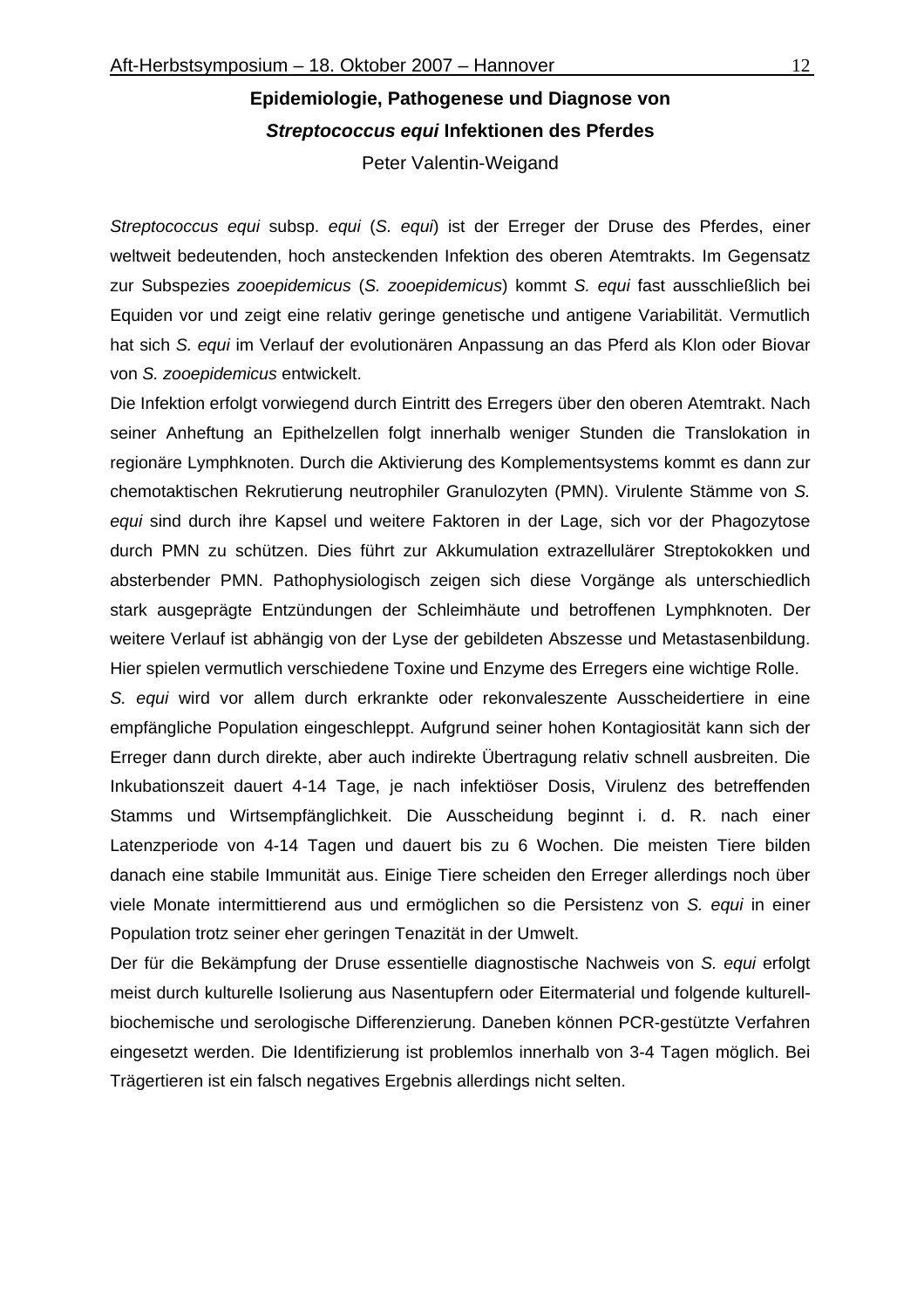#### **Salmonellose: Diagnose und Therapie**

#### **Dr. E. van Duijkeren, Universität Utrecht**

#### **Einleitung**

Salmonellen sind weltweit verbreitet und stellen in vielen Ländern ein wichtiges Problem bei Mensch und Tier dar. Salmonellosen gehören zu den Zoonosen, das heisst, eine Übertragung vom Tier auf den Menschenist möglich und umgekehrt. Auch beim Pferd finden wir regelmässig Salmonellen. Tierärzte werden häufiger mit Erkrankungen durch Salmonellen konfrontiert, da Pferde oft transportiert werden und viele Ställe eine wechselende Zusammenstellung haben. *Salmonella* ist ein Gram-negatives Stäbchen der Familie Enterobacteriaceae. Man unterscheidet wirtsadaptierte Serovare von nicht wirtsadaptierten Serovaren. So ist das Serovar *S. abortusequi* an das Pferd adaptiert. Dieses Serovar kommt aber in Nord-Europa nicht mehr vor. Zu den nicht wirtsadaptierten Serovaren gehören zum Beispiel *S. Typhimurium* und *S. Enteritidis*. Beim Pferd kommt *S. Typhimurium* in Europa am häufigsten vor. die Infektion verläuft häufig subklinisch, verursacht aber auch akute Krankheit mit Fieber, Kolik und Durchfall.

#### **Diagnose**

Die Feststellung einer *Salmonella*-Enteritis ist nicht immer einfach. Eine regelmässige bakteriologische Untersuchungen von Kotproben sollte vorgenomen werden. Wenn eine Septicaemie vermutet wird, kann eine Blutprobe auf *Salmonella* untersucht werden. Der kulturelle Erregernachweis erfolgt durch Anzucht des Erregers auf Selektivmedien mit anschließender Serotypisierung und Typisierung mit Bakteriophagen. Hierbei ist es wichtig zu wissen, dass eine einmalige negative Kotprobe die Diagnose Salmonellose nicht ausschliesst. Nur etwa 55 % der *Salmonella* positiven und wirklich erkrankten Pferde findet man nach einer einmaligen Kotprobe. Träger scheiden die Erreger nur intermittierend aus. Periodische Ausscheidung des Erregers kommt aber auch bei erkrankten Pferden vor. Es ist auch ein PCR-Nachweis von *Salmonella* in Kotproben nach Anreicherung möglich. Wenn *Salmonella* isoliert wird, sollte eine Resistenzbestimmung erfolgen. In einer Untersuchung von 252 *Salmonella*-Isolaten von Pferden in den Niederlanden waren 38 % der Isolate sensibel für Tetrazycline, 65 % für Ampizillin, 79 % für Trimethoprim/Sulfonamide, 85 % für Kanamyzin, 90 % für Gentamizin, 93 % für Enrofloxazin und 97 % für Ceftiofur. Multiresistenz kommt regelmässig vor.

#### **Therapie**

Die symptomatische Therapie ist sehr wichtig um den auftretenden Volumenmangelschock, die Azidose und den Elektolytmangel zu bekämpfen.. Eine Antibiotikatherapie muss sorgfältig abgewogen werden. Bei Fohlen und Pferden, die schwer erkrankt sind, ist eine Antibiotikabehandlung notwendig. Die Verabreichung von Penizillin und Gentamicin oder Trimethoprim/Sulfonamamiden ist weit verbreitet..

Salmonellen sind außerhalb des Körpers wochenlang lebensfähig. Sonnenlicht beschleunigt das Absterben des Erregers. In getrocknetem Kot sind sie über 2,5 Jahre lang nachweisbar. Es ist darum wichtig, auch die Umgebung von einem Patienten gründlich zu reinigen und Patienten isoliert zu pflegen. Gebräuchliche Desinfektionsmittel töten die Salmonellen.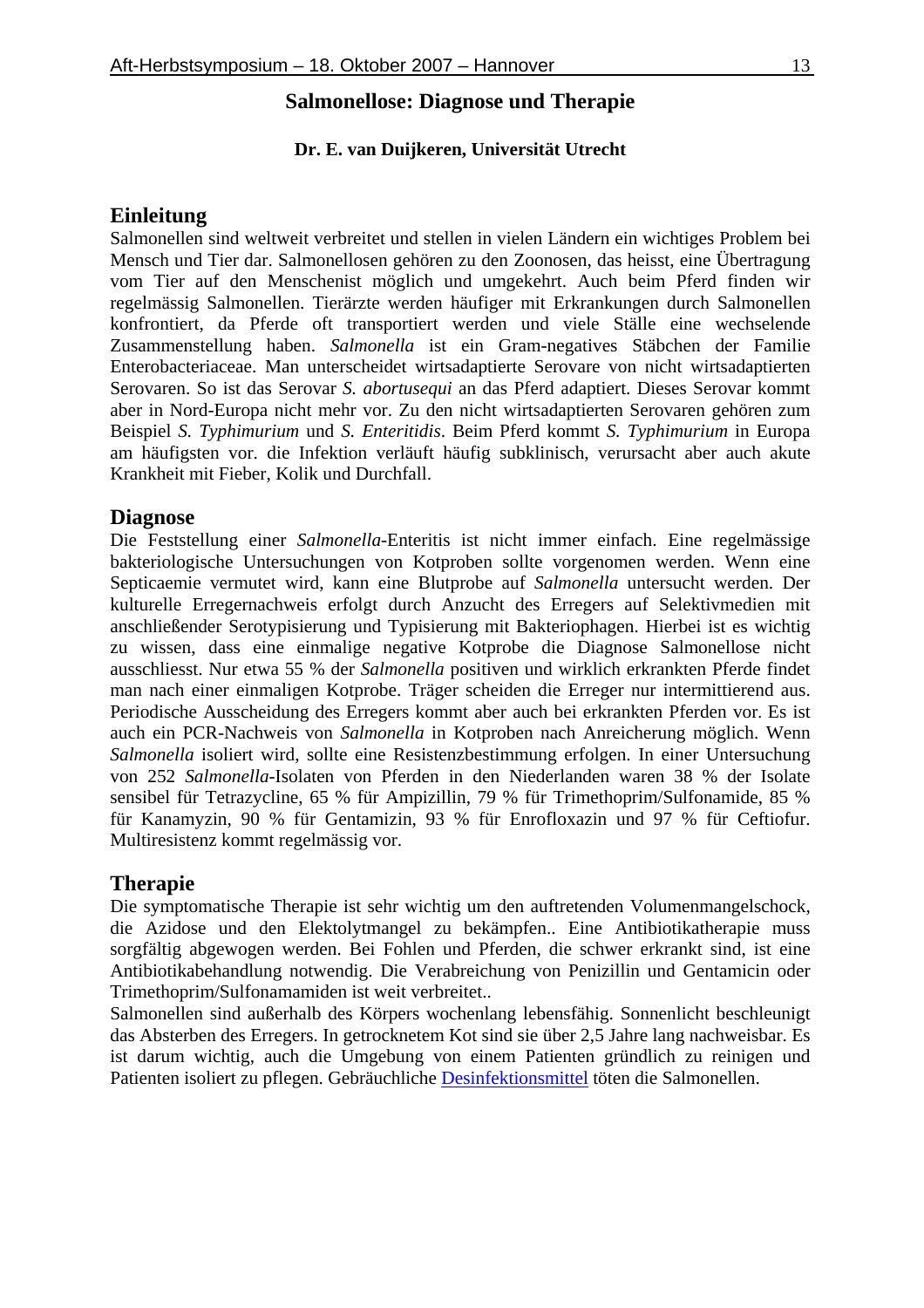#### **Comparative efficacy of the current West Nile Virus vaccines**  Hugh G.G. Townsend

West Nile Virus reached the east coast of North America and began infecting horses in the summer of 1999. Over the next 6 years it spread across both the United States and Canada. The epidemic peaked in 2002-2003 and although still an important threat to horses throughout the continent, the number of cases of disease declined markedly from 15,000 in 2002 to 1035 in 2006, however a resurgence of disease has occurred in some parts of North America in 2007.

As the initial epidemic proceeded, a variety measures were instituted in order to reduce the exposure of susceptible horses to mosquitoes infected with the virus. Although these measures were undoubtedly effective to some degree, analysis of data collected during the outbreak indicates that of all measures instituted, vaccination likely had the greatest impact upon disease prevention. With respect to vaccination and disease prevention, it is important to recognize that WNV is a seasonal and infectious but not a contagious disease. This means that infected horses are not a danger to other horses; that in most areas, vaccination can be timed to produce maximum protection during a clearly defined period of risk and that vaccination of individual animals, as opposed to herd vaccination, can be practiced if desired.

The response of the vaccine industry to the WNV epidemic in North America was both rapid and effective and succeeded, within very short period of time, in providing the horse industry with several novel vaccines. As a result, there are currently 4 different WNV vaccines registered in North America for use in horses. A killed virus vaccine marketed by Ft. Dodge was the first to market (2001) and has been widely used by veterinarians and horse owners. In addition, Ft. Dodge registered but has not marketed a DNA vaccine. This vaccine is remarkable because it was the first DNA vaccine to be registered for use in any species. Subsequently, Merial registered a modified-live recombinant canarypox-vectored vaccine and Intervet followed with modified-live chimeric vaccine.

As the result of increasingly stringent North American requirements for vaccine registration and the desire of veterinarians and horses owners for information on vaccine efficacy, a substantial amount of efficacy data has been published on these vaccines, including experimental data using three different challenge models. As well, the results of several epidemiologic studies on the efficacy of vaccination in the field have been reported. Taken together, the published data provide strong evidence that vaccination is highly effective in the prevention of WNV disease. Experimental challenge trials of commercial vaccines tested in horses 12 months following vaccination have demonstrated efficacy in the range of 83-94% against viraemia following either subcutaneous, intravenous or intrathecal challenge. Using clinical signs of neurologic disease as the outcome, intrathecal challenges of both the canarypox and chimeric vaccines, performed shortly after vaccination have demonstrated efficacy of between 88 and 94% and a 12 month challenge of the chimeric vaccine has demonstrated an efficacy of 86%. Comparing the data from all published challenge trials, there is no significant difference in efficacy among those vaccines currently on the market.

In addition to experimental challenge trials, surveys of 937 clinical cases of disease occurring during the peak of the outbreak in Colorado and Nebraska in 2002 showed that 97% of fully vaccinated and 81% of partially vaccinated horses that developed clinical signs of disease survived as compared to 65% of non-vaccinated horses. Even more encouraging, a survey of disease among 876 horses conducted in the province of Saskatchewan during the peak of its outbreak in 2003 provided an estimate of vaccine efficacy for protection against natural disease equal to 97% (95% CI=93-98%).

Although the prevalence of WNV disease in North American horses declined markedly after the peak of the outbreak 2003, vaccination is recommended and remains a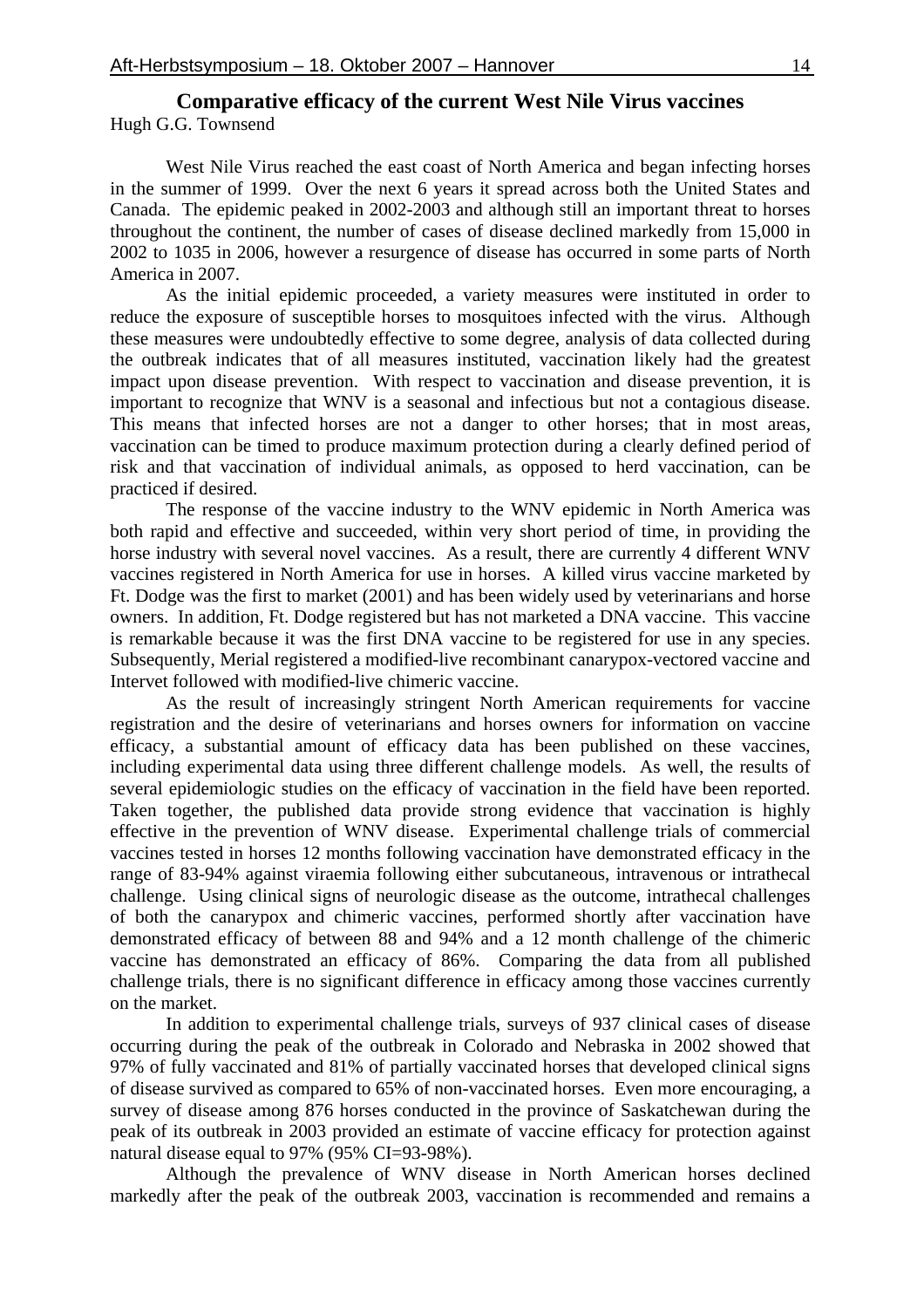common and widespread practice. This is due to our current inability to predict where and when the disease will occur (emphasized by a sudden increase in cases in 2007), the fact that a substantial number of cases are still being reported on a yearly basis and because of the availability of highly efficacious vaccines to protect horses against this disease. A direct comparison of the field efficacy of the vaccines has not proved possible because only the killed vaccine was in use at the onset of the outbreak. However, based on a combined analysis of the results of all available experimental challenge trial data, there is no statistical or biological difference in efficacy among the vaccines.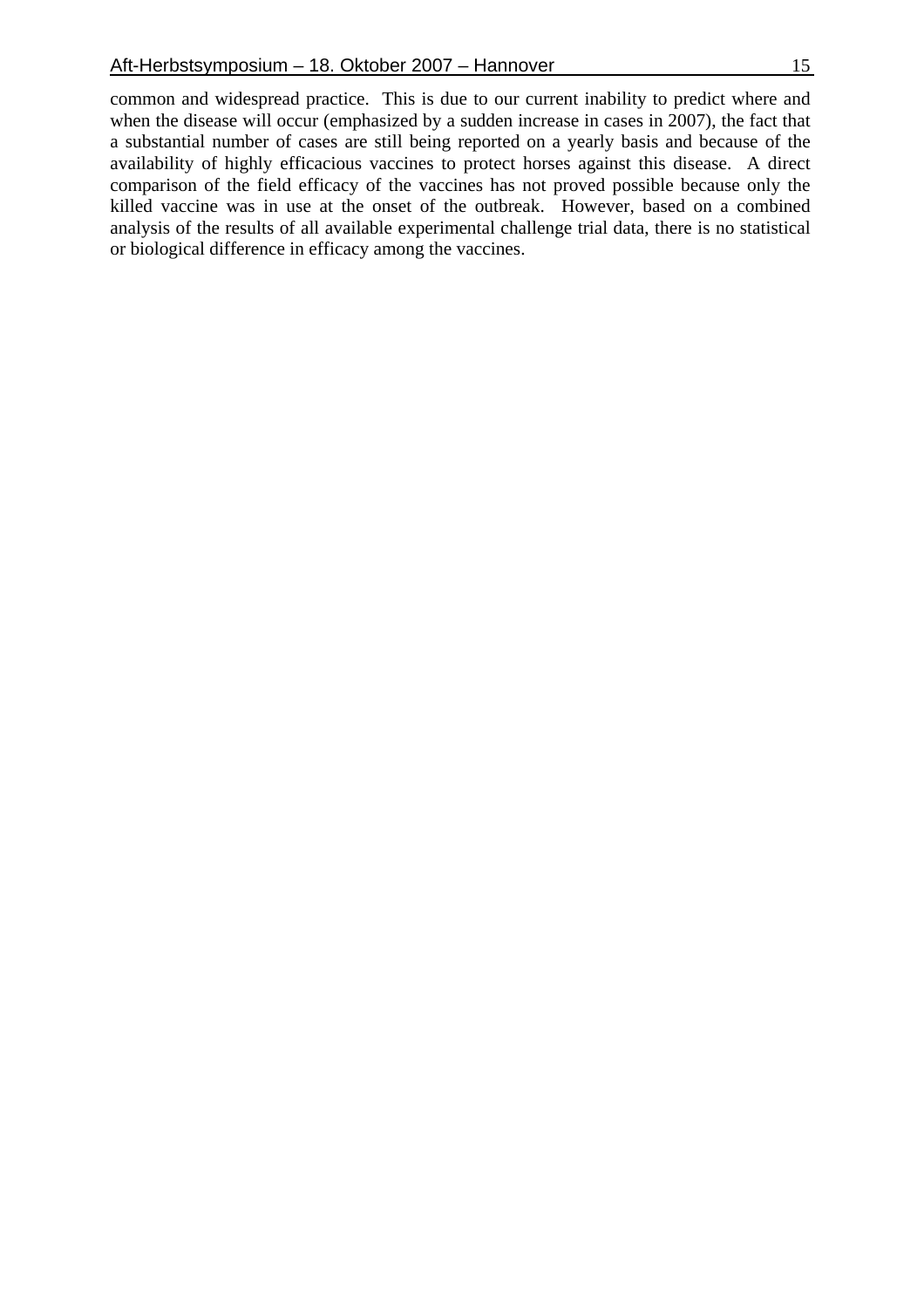#### Aktueller Wissensstand zur Bornaschen Krankheit (Borna Disease)

Die "Bornasche Krankheit", heute meist "Borna Disease" genannt, ist eine "altehrwürdige" virale Gehirnund Rückenmarkserkrankung von Pferd und Schaf. Die Infektion befällt seltener aber auch weitere Tierarten wie Ziege, Rind, Katze, Hund, Kaninchen und verschiedene Zootiere. Die Frage, inwieweit Borna Viren auch für Menschen pathogen sind und an der Entstehung von Geisteskrankheiten beteiligt sind, ist bis heute umstritten.

Erreger: Das "Borna Disease Virus" (BDV) ist ein behülltes einzelsträngiges negativ-polares nichtsegmentiertes RNA Virus. Es repliziert und transkribiert im Zellkern und wurde als eigene Familie der Bornaviridae innerhalb der Ordnung Mononegavirales definiert.

Vorkommen: Die ersten Beschreibungen der "hitzigen Kopfkrankheit" beim Pferd stammen aus dem 17. Jahrhundert. Um 1900 wurden seuchenhafte Ausbrüche in der Region Leipzig und Borna beobachtet. In den vergangenen ca. 30 Jahren scheint sich die Krankheit bei Pferden und Schafen in relativ eng definierten Endemiegebieten etabliert zu haben. Dazu gehören neben Sachsen-Anhalt, Bayern, Baden-Würtemberg, und Hessen auch Regionen der Schweiz (Bündner und Sankt Galler Rheintal), das Fürstentum Liechtenstein und das angrenzende Oesterreich (Vorarlberg). Die Inzidenz der Krankheit ist niedrig, oft sind aber mehrere Tiere aus einer Herde betroffen. Ausserhalb dieser bekannten Endemiegebiete sind nur ganz selten bestätigte Fälle der klassischen Borna Disease bei Pferd oder Schaf aufgetreten. BDV-spezifische Antikörper hingegen wurden beinahe weltweit im Blut von Pferden und andern Tierarten nachgewiesen, so z.B. in Japan, Finnland, Schweden, USA. Es stellt sich die Frage, ob tatsächlich BDV soviel weiter verbreitet ist als die klassische Borna Disease und ob asymptomatische Infektionen vorkommen.

Vektoren: Vermutet wurden kleine Nager, Vögel, inapparent infizierte Pferde, Schafe oder andere Tiere, welche das BDV beherbergen und ausbreiten könnten ohne selber krank zu werden. Wir konnten kürzlich die Feldspitzmaus (Crocidura leucodon) als Vektor identifizieren, welche eine asymptomatische generalisierte hochgradige Virusinfektion aufweist.

Pathogenese: Aus experimentellen Infektionen an Ratten und Mäusen ist bekannt, dass immunpathologische Mechanismen für die Entstehung der Krankheit verantwortlich sind. Z.B. entwickeln neugeborene Ratten mit einem unreifen Immunsystem bzw. immunsupprimierte Ratten entwickeln eine asymptomatische persistierende BDV-Infektion. Dasselbe lässt sich bei adulten Ratten nach experimenteller T-Lymphozyten Depletion beobachten.

Symptome: Klassische Symptome beim Pferd bestehen in Apathie bis Somnolenz, Kopfpressen, Pfeifenrauchen, Schluckbeschwerden, gelegentlich Kolik. In späteren Stadien kommen Symptome wie Schwanken, Kreisbewegungen und Störung der Tiefensensibilität dazu. Die Inkubationszeit beträgt im Minimum vier Wochen. Die Mortalität ist hoch, 80 bis 100 %

Diagnostik: Die endgültige Diagnose Borna Disease lässt sich nur post mortem stellen. Das Vorliegen einer typischen Enzephalitis, eventuell mit Nachweis der bekannten intranukleären Einschlusskörperchen (Joest-Degen), und dem immunhistologischen und/oder molekularbiologischen Nachweis von Virusantigen bzw. -RNA im Gewebe sind für eine endgültige Diagnose notwendig. Steigende Antikörpertiter im Blut und Liquor bei Patienten mit typischen neurologischen Symptomen lassen intra vitam eine Verdachts-Diagnose. Nach unseren Erfahrungen lässt sich bei Pferd und Schaf Virusantigen oder -RNA ausserhalb des Nervensystems i.d.R. nicht nachweisen.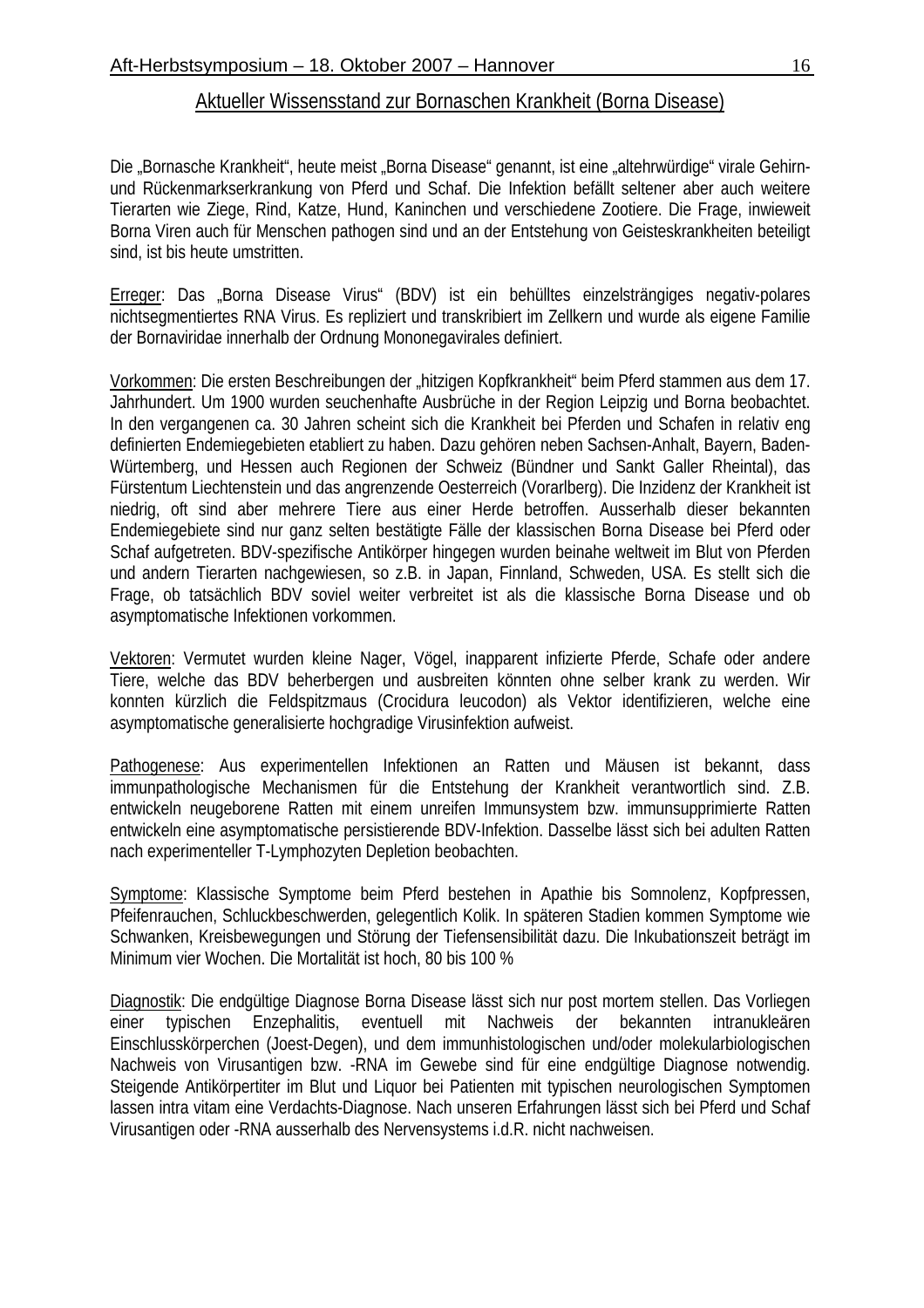Anthropozoonotische Risiken: Aufgrund v.a. von serologischen Studien werden Zusammenhänge zwischen psychische Leiden wie Schizophrenie, Depressionen und einer BDV-Infektion beim Menschen postuliert. Dies ist aber nach wie vor sehr umstritten und nicht bewiesen.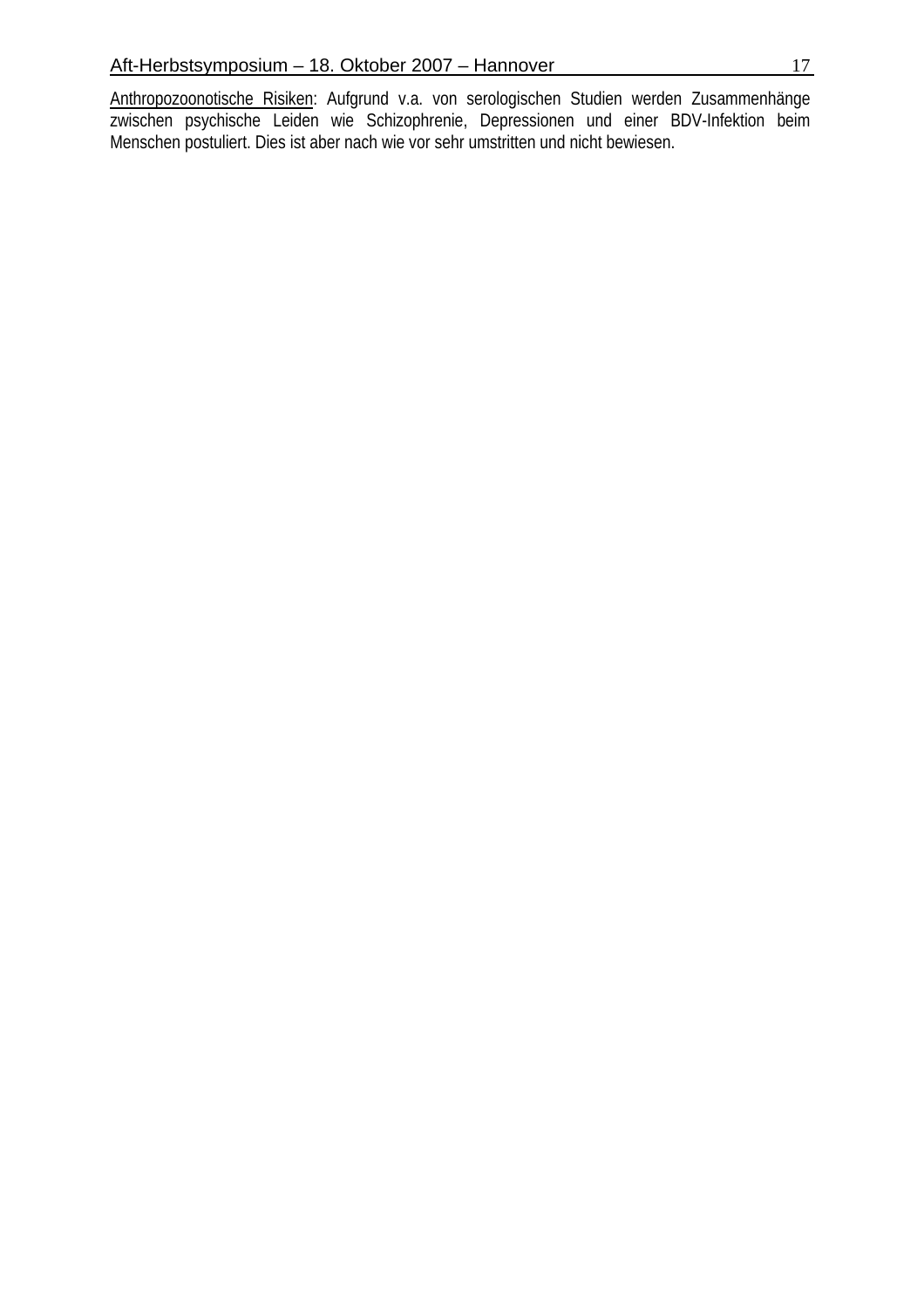#### **Immer ´mal wieder: Infektiöse Anämie der Einhufer**

L. Haas, Zentrum für Infektionsmedizin, Institut für Virologie,

Die equine infektiöse Anämie (EIA, syn. ansteckende Blutarmut der Einhufer) wird durch ein Lentivirus aus der Familie der Retroviren hervorgerufen. Klinisch zu unterscheiden sind eine *akute Verlaufsform* mit Fieber, Apathie, Schwäche, Schwitzen, Zittern, Ikterus, petechialen Blutungen (Zungenuntergrund, Konjunktiven), Fieber und Ödemen von der "klassischen" *chronischen Form* mit Konditionsverlust, Anämie, Thrombozytopenie, Ödemen, Abmagerung trotz Futteraufnahme, sowie rekurrierenden Fieberanfällen und Krankheitsschüben, deren Intervalle sich mit der Zeit verlängern. Daneben ist ein *inapparenter Verlauf* beschrieben. Infizierte Tiere beherbergen das Virus lebenslang.

Blut von infizierten Pferden ist die wichtigste Quelle für die Übertragung des EIAV. Unter natürlichen Bedingungen spielen blutsaugende Arthropoden, besonders Tabaniden und *Stomoxys calcitrans*, eine wesentliche Rolle. Die Krankheit ist daher vor allem in Feuchtgebieten heimisch. Möglich ist die iatrogene Übertragung durch kontaminierte Kanülen, in denen das EIAV mehrere Tage infektiös bleiben kann. Die Zielzellen des EIAV gehören der Monozyten-Makrophagen-Linie an. Bestimmte Makrophagenpopulationen, z.B. die KUPFFERschen Sternzellen, werden bevorzugt infiziert. Die typischen Erscheinungen, wie. die Anämie, beruhen auf immunpathologischen Mechanismen.

Die EIA tritt in Deutschland nur sporadisch auf (so gab es 2006 mehrere Ausbrüche, 2007 bisher [September] zwei Ausbrüche).

Die Labordiagnostik beruht auf dem Nachweis antiviraler Antikörper. Da es sich um eine persistierende Virusinfektion handelt, ist die Präsenz von Antikörpern gleichzusetzen mit dem Vorliegen einer Infektion. Die Methode der Wahl ist ein Immundiffusionstest, der sog. COGGINS-Test, daneben gibt es einen ELISA.

Eine zuverlässige Immunprophylaxe existiert nicht. Als Übertragungsvorbeugung sind in entsprechenden Endemiegebieten Maßnahmen zur Insektenbekämpfung (z.B. Verabreichung von Repellentien) durchzuführen. Auf eine Vermeidung der Übertragung von Blut bzw. virushaltigen Zellen ist zu achten.

Die Infektion ist anzeigepflichtig. Die Bekämpfung in Deutschland ist in der »Verordnung zum Schutz gegen die ansteckende Blutarmut der Einhufer« geregelt.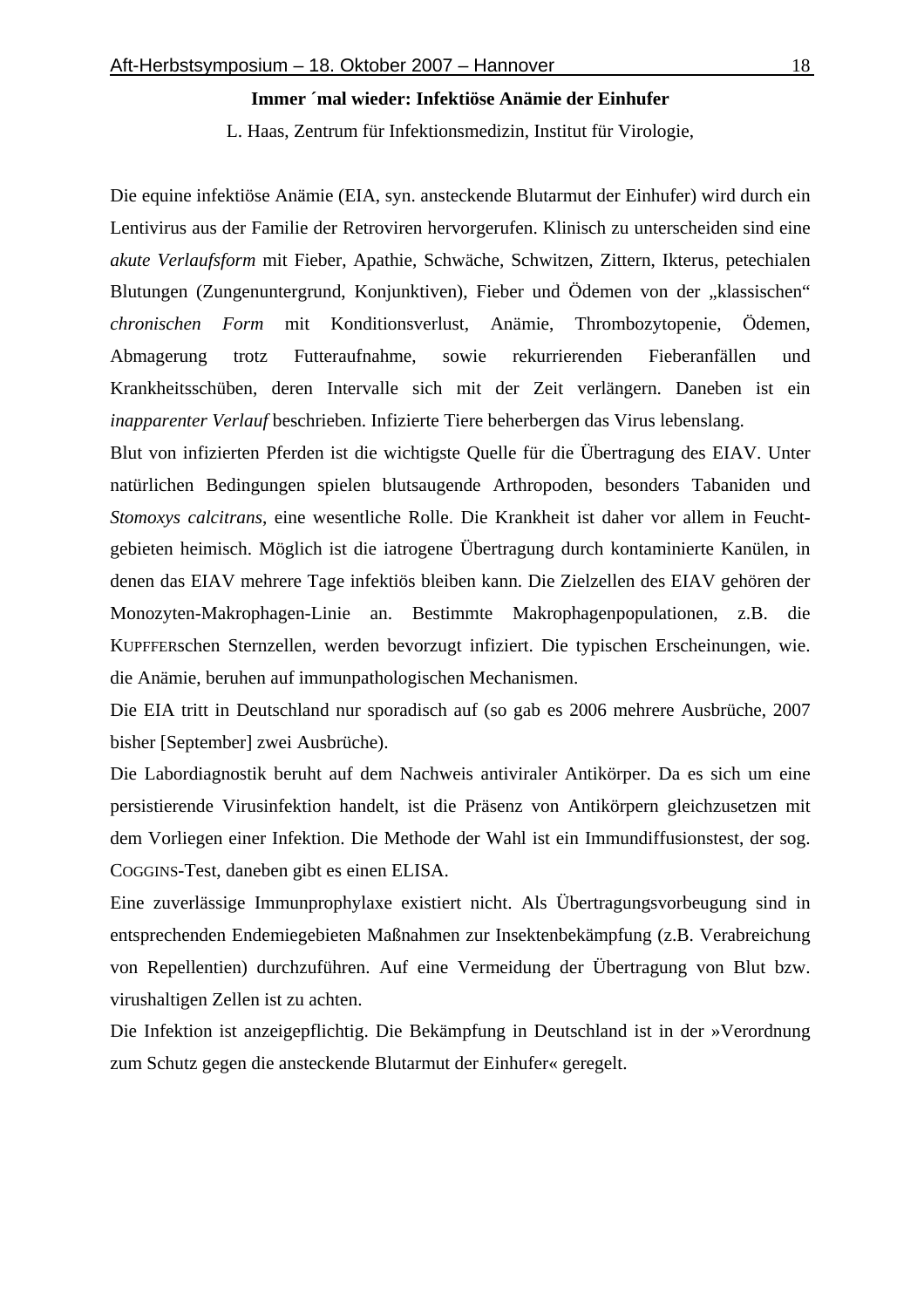## **Abschlussdiskussion**

Moderation: Volker Moenning, Hannover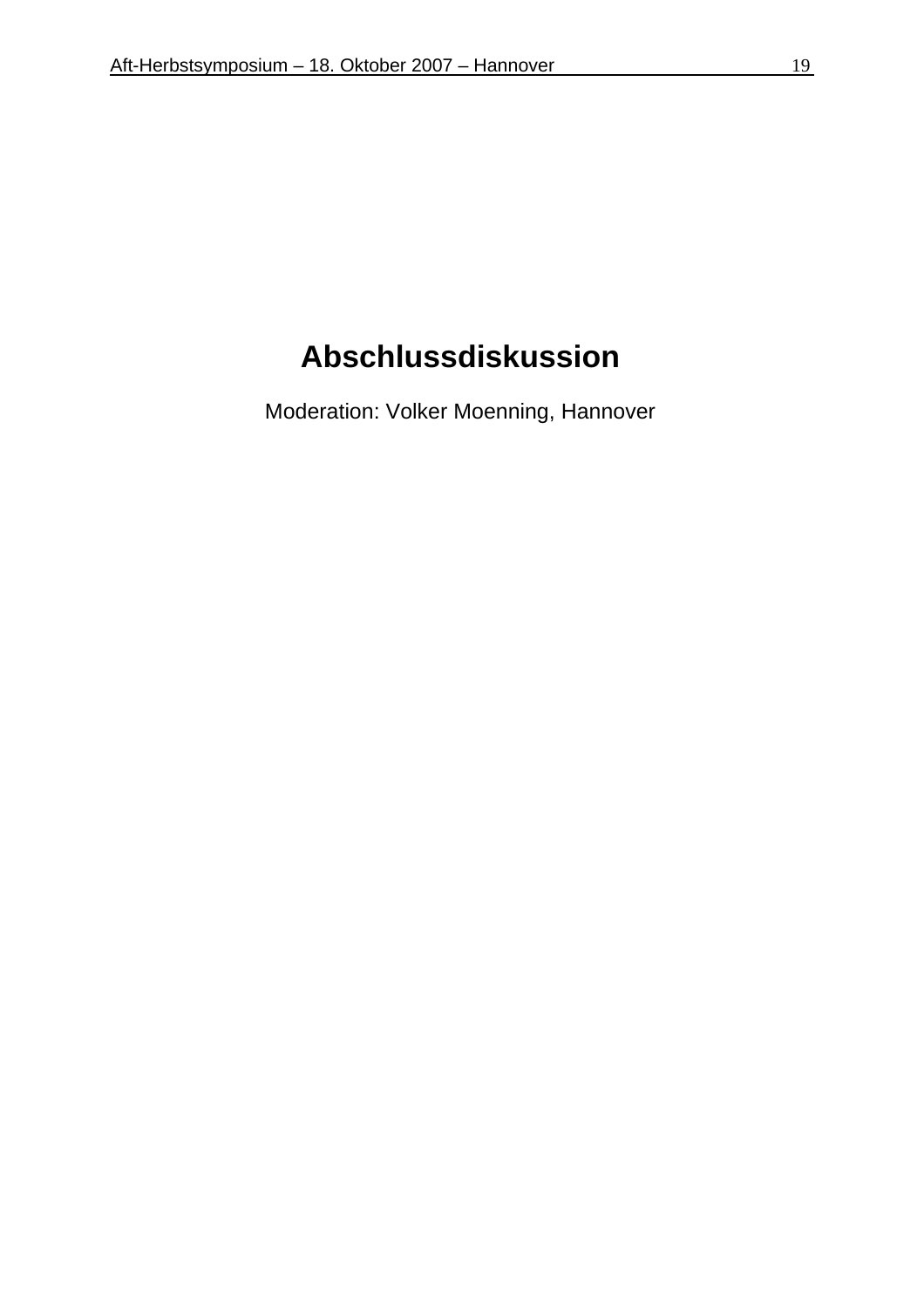### **Notizen:**